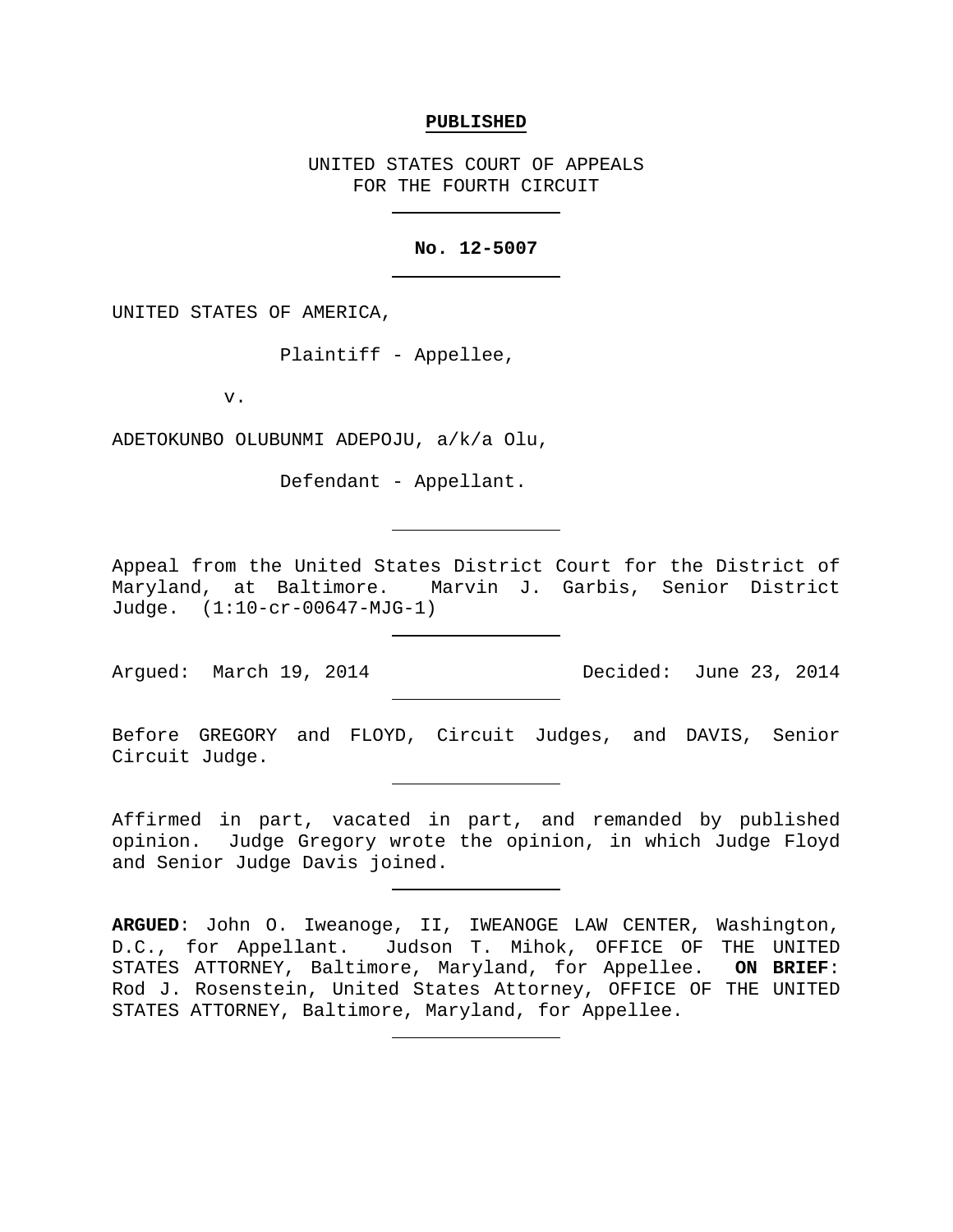GREGORY, Circuit Judge:

After a jury convicted him of bank fraud and aggravated identity theft, Adetokunbo Olubumi Adepoju received a seventymonth sentence. He now challenges the sufficiency of the evidence for his convictions and sentencing enhancement for sophisticated means. Also, he asserts a due process violation. We affirm the convictions and also find no due process violation. However, because the facts do not affirmatively demonstrate sophisticated means in his attempt to commit bank fraud, we vacate and remand for resentencing.

## I.

In June 2010, a confidential informant ("CI") contacted law enforcement to report a man named "Olu"—later identified as the defendant—who claimed to be a real estate agent looking to sell counterfeit identification documents for \$7,500. Upon instruction from Department of Homeland Security ("DHS") Special Agent ("SA") Marc Dipaola, the CI informed Adepoju that the potential customer for the documents balked at the high price. The two ceased discussing this potential transaction. One month later, Adepoju approached the CI with a plan to defraud a bank and asked whether the CI knew someone who worked at a bank. The CI led Adepoju to believe that he knew a woman in a vice president-like position at a local Bank of America who had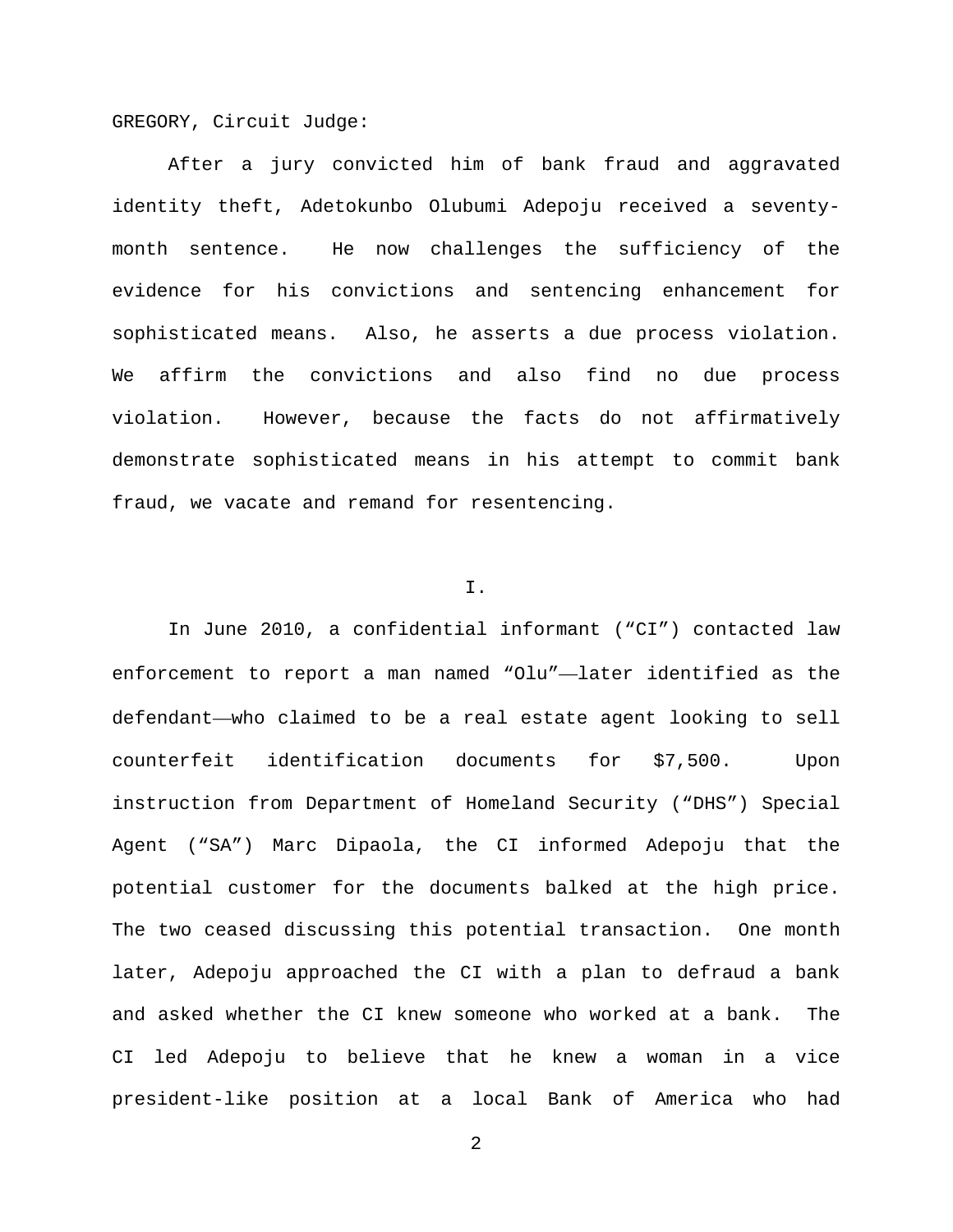previously assisted the CI with illegal transactions. Adepoju instructed the CI to open two accounts, into which the CI would deposit checks that Adepoju supplied. Once the checks cleared, the CI could withdraw the funds, retain his portion, pay a portion to the insider, and give Adepoju the remaining amount.

On August 31, 2010, Adepoju provided the CI with IRS documentation to use for opening a personal account in the name of "T.A." and a business account in the name of "T.A. Trucking." $^1$  $^1$ Handwritten on the back of the documents were T.A.'s name, date of birth, and social security number. The CI contacted SA Dipaola and presented these documents to the agent. Upon SA Dipaola's instruction, the CI asked Adepoju whether T.A. was a real person, and Adepoju responded affirmatively. When Adepoju later questioned whether the accounts were open, the CI presented fabricated checks, created by law enforcement, connected to fictitious accounts to satisfy Adepoju's inquiries.<sup>[2](#page-2-1)</sup>

The next month, the CI received two checks from Adepoju. The first was a Wells Fargo Bank cashier's check payable to T.A. for \$28,000. The second was payable to T.A. Trucking for \$70,500. The CI led Adepoju to believe he would deposit the

 $1$  T.A.'s full name is redacted throughout this opinion.

<span id="page-2-1"></span><span id="page-2-0"></span> $2$  Fabricated checks were necessary to accomplish this, as an actual account could not be opened due to the fact that T.A. was a real person.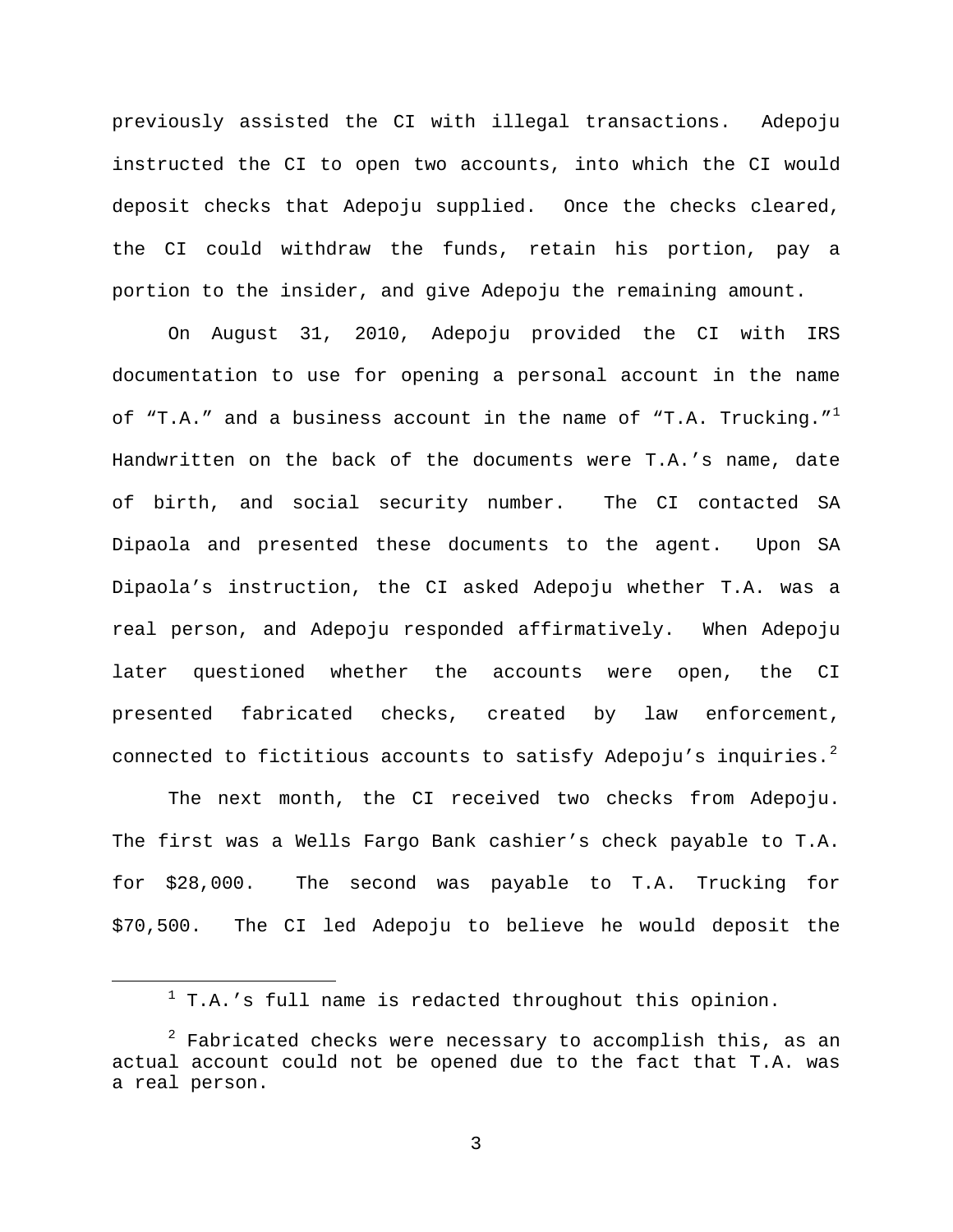checks, but he then gave them to law enforcement. After Adepoju repeatedly asked the CI to withdraw funds from the accounts, SA Dipaola secured search warrants for Adepoju's home. The CI called Adepoju and arranged a time to deliver the withdrawn funds, yet Adepoju never met the CI or received the funds. On the day of the planned exchange, Adepoju called the CI, initially changing the meeting location before later aborting the meeting altogether.

Law enforcement executed the search warrants and arrested Adepoju at his home. Officers recovered five cellular phones, a laptop computer, and a thumb drive. The number assigned to one of the phones matched the number the CI used to call Adepoju. The thumb drive contained images of blank social security cards and a check issued by a Pennsylvania company. The images of the check showed the account number but blocked out the name of the payee. The officers also found multiple copies of a check bearing the same number but made out to different payees, one of whom was Adepoju's wife, for different amounts. Fingerprint analysis revealed the presence of Adepoju's thumbprint on the envelope used to deliver the \$28,000 check to the CI.

The government charged Adepoju with two counts of bank fraud under 18 U.S.C. § 1344 and one count of aggravated identity theft under 18 U.S.C. § 1028A. At trial, the CI testified as to the aforementioned interactions with Adepoju.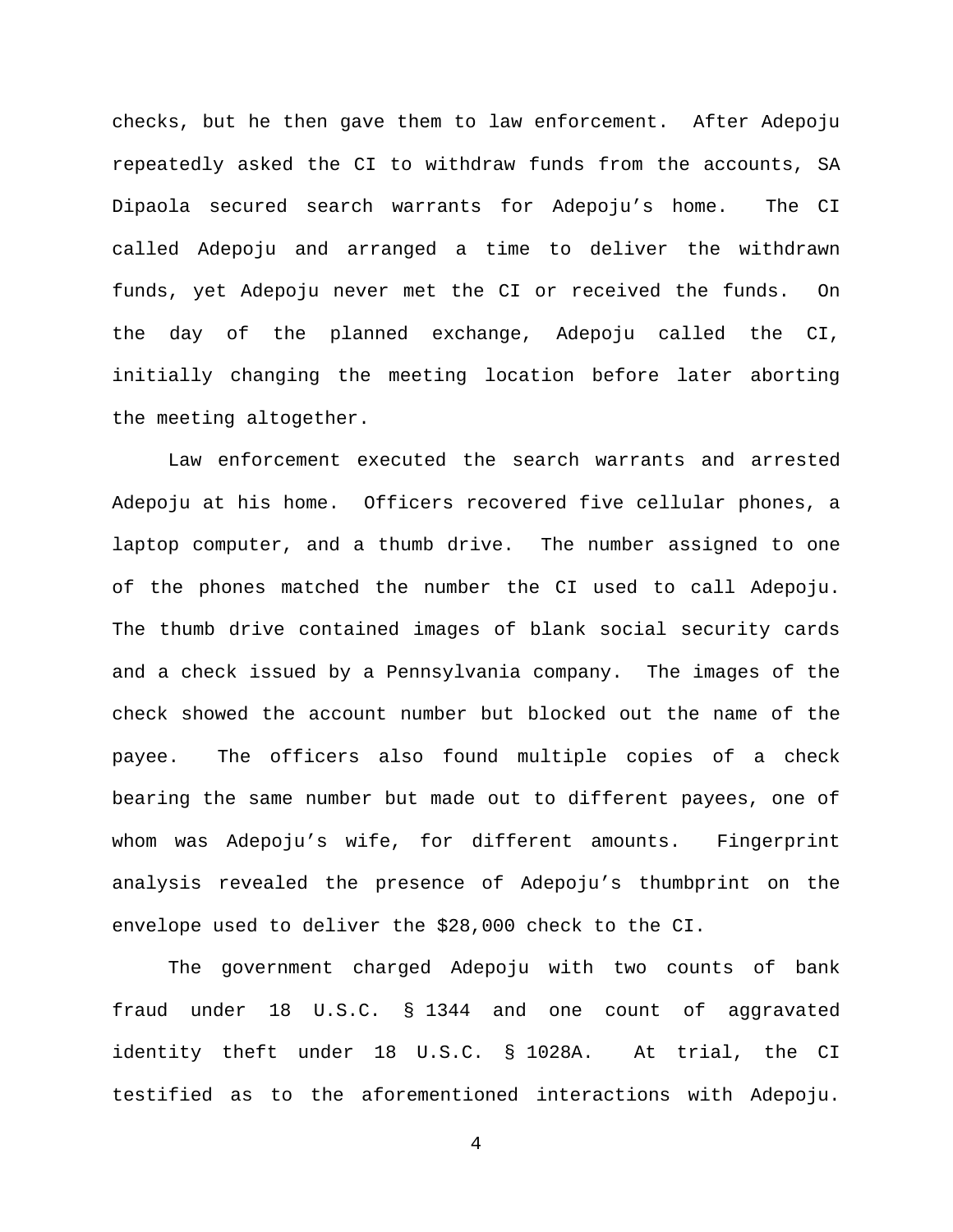SA Dipaola testified that accounts at four different banks were opened in T.A's name shortly before the CI received his information from Adepoju, between July 28 and August 31, 2010. These accounts all listed the same Temple Hills, Maryland address that also appeared on the documents the CI received. T.A., a Pennsylvania resident, identified his social security number and birthdate on the forms Adepoju supplied to the CI. T.A also stated that he had not authorized anyone to open accounts on his behalf, never operated a trucking business, and had never been to Temple Hills, Maryland. Testimony from Wells Fargo Bank representatives established that the checks the CI received were fraudulent and that the bank's deposits were federally insured. The representatives also explained that had the forged cashier's checks been deposited and funds been successfully withdrawn as a result, the bank would have experienced a loss.

After the jury convicted Adepoju on all counts, the district court sentenced him to seventy months' imprisonment. For the bank fraud convictions, the district court imposed forty-six month sentences, the high end of the Guidelines range. Conviction on Count Three mandated a twenty-four-month sentence, which the court imposed consecutively to the bank fraud sentences. See 18 U.S.C. § 1028A(b)(2).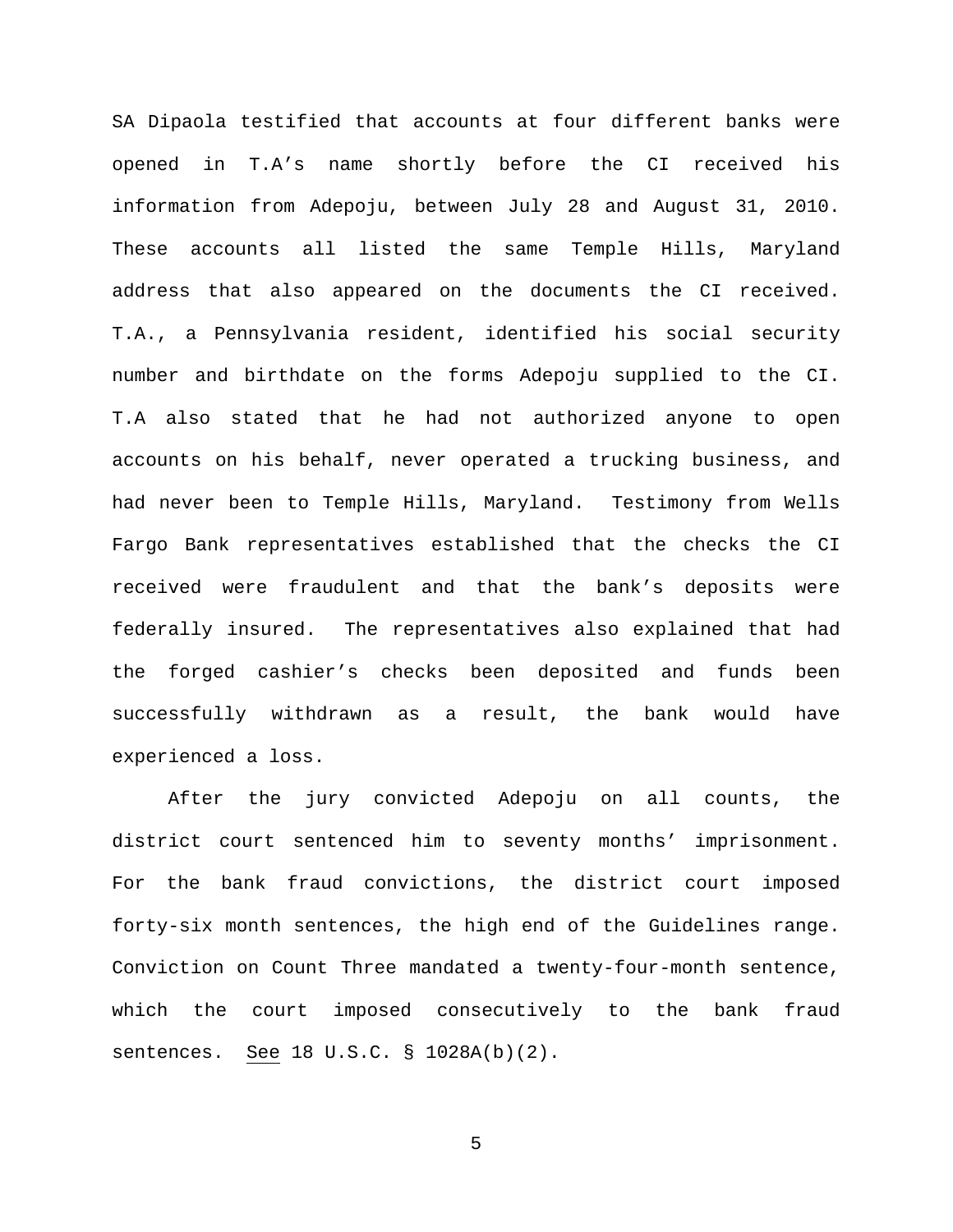Relevant to this appeal, the court applied to the bank fraud sentences a two-level enhancement for using sophisticated means under § 2B1.1(b)(10)(C) of the Sentencing Guidelines. At sentencing, the district court opined that unsophisticated means involves "something that an ordinary person, who wasn't specially trained in something, could get done." J.A. 649. The court then asked defense counsel how acquiring T.A.'s information was not sophisticated, and defense counsel explained that troves of personal information can be found via commonlyused internet search engines and other tactics. Furthermore, defense counsel noted, opening a bank account requires not sophistication but merely the proper paperwork. The government responded that no evidence supported Adepoju's claims that he used simple tactics to obtain T.A.'s information. Specifically, the government argued that there was no evidence that he used a simple internet search or other commonplace means to acquire T.A.'s name, birthdate, and social security number.

After cautioning that it did not want to place the burden on the defendant, the court noted the absence of evidence that T.A.'s information could have been retrieved via internet sources and that this absence "reinforces the view that [Adepoju's scheme] must have been sophisticated." J.A. 654. The district court then concluded that the enhancement was appropriate based on the effort required to obtain T.A.'s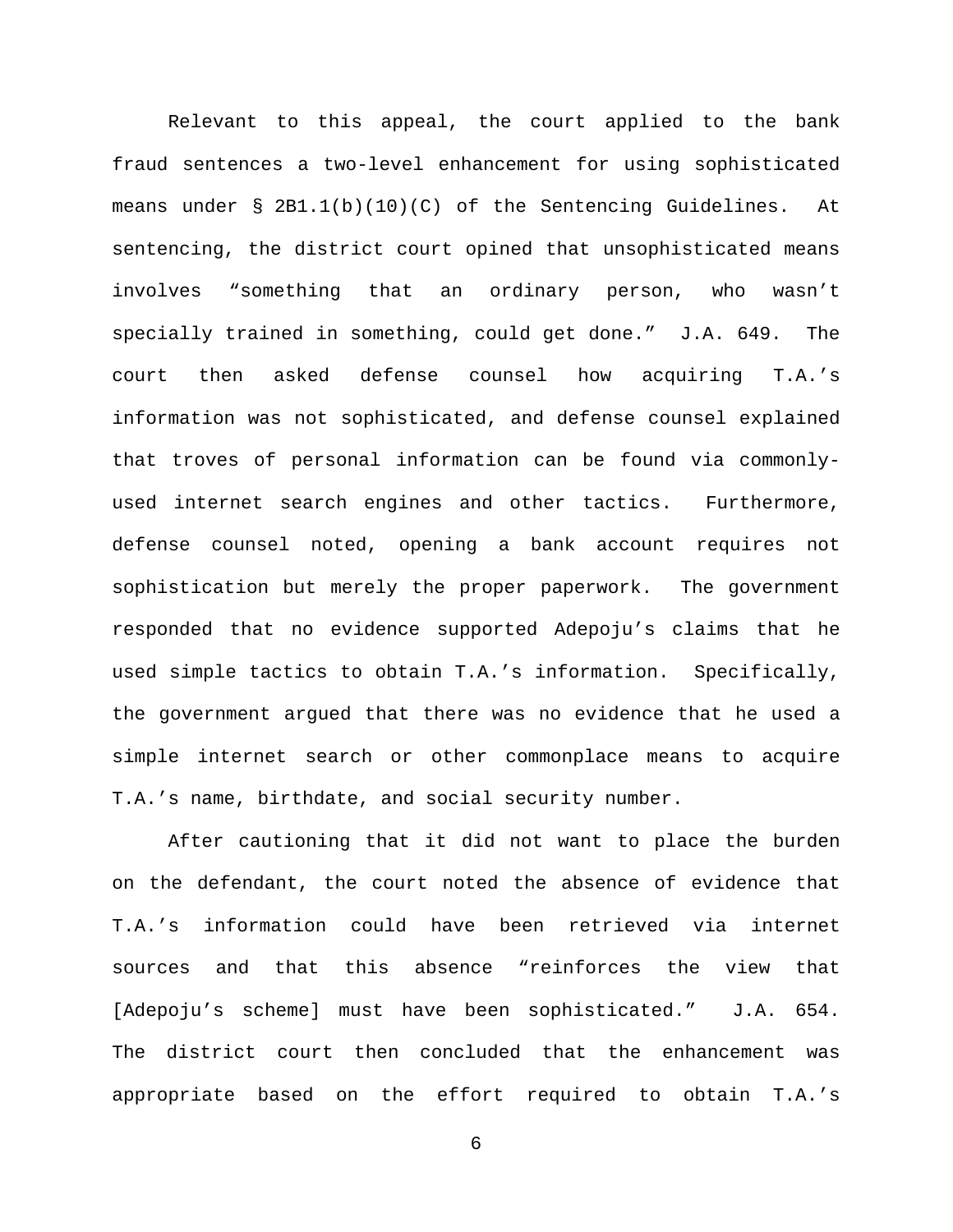information, obtain the forged checks, and "do what would have worked" had the CI actually opened the account and deposited the checks. J.A. 657.

Adepoju timely appealed and now challenges the sufficiency of the evidence, the sophisticated means enhancement, and the mandatory sentence for aggravated identity theft. We have jurisdiction pursuant to 28 U.S.C. § 1291.

#### II.

Where a defendant challenges the sufficiency of the evidence supporting a conviction, we view the evidence in the light most favorable to the government and uphold the verdict if substantial evidence supports it. United States v. Stockton, 349 F.3d 755, 760-61 (4th Cir. 2003). Substantial evidence is that which, taking all inferences in the government's favor, could lead a rational jury to find the evidence sufficient for a conviction. United States v. Burgos, 94 F.3d 849, 857 (4th Cir. 1996). A defendant challenging the sufficiency of evidence "faces a heavy burden," United States v. Young, 609 F.3d 348, 355 (4th Cir. 2010), and we reverse only where the prosecution's failure is clear. United States v. Moye, 454 F.3d 390, 394 (4th Cir. 2006).

Challenging the bank fraud convictions, Adepoju cites an absence of evidence that he opened an account at a federally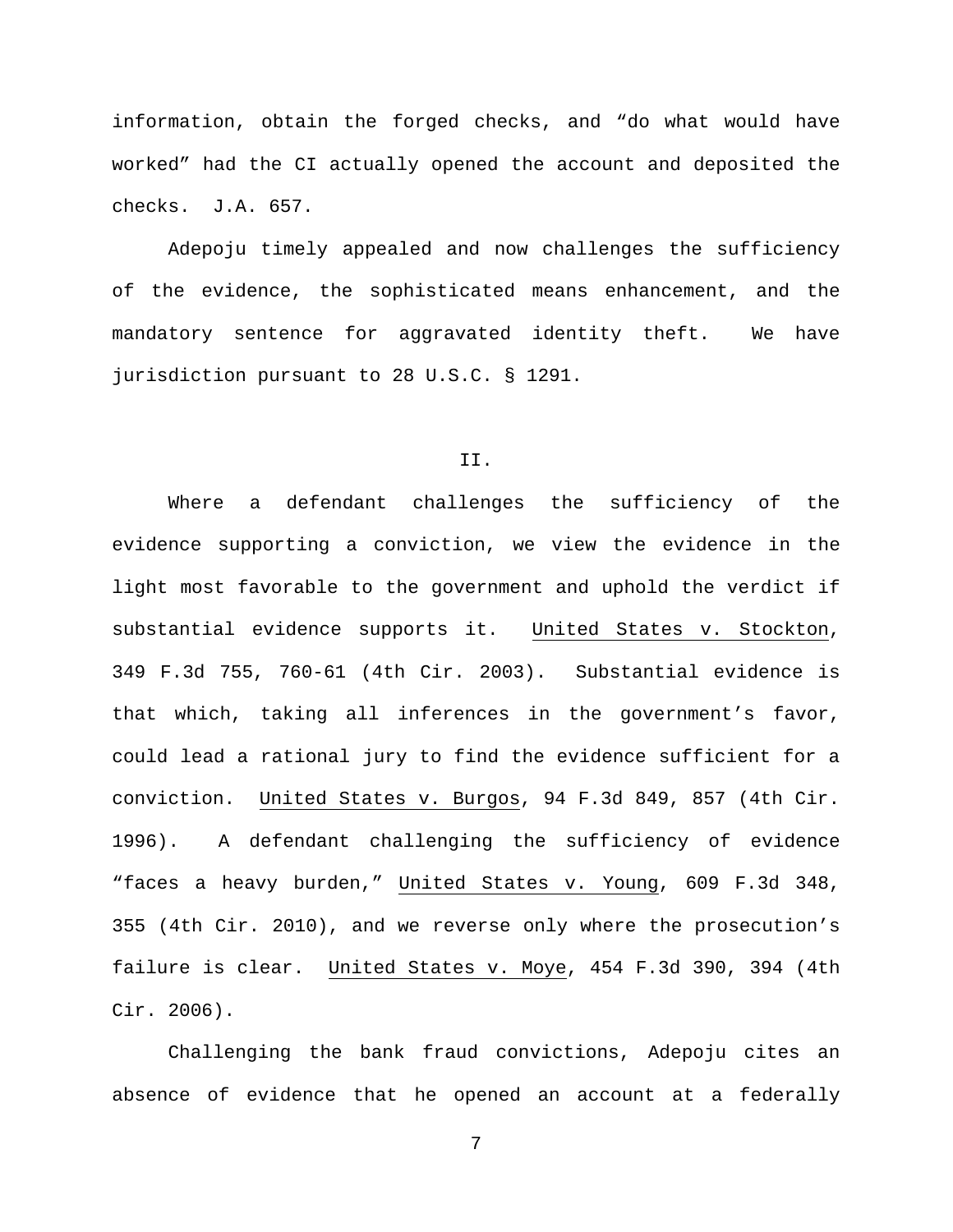insured financial institution or presented the fraudulent checks for payment. As to the identity theft conviction, he contends that the evidence failed to demonstrate that he knew that T.A. was a real person. We disagree with both contentions.

A.

The federal bank fraud statute imposes criminal liability in two circumstances. The first is an attempted or completed scheme to defraud a financial institution. 18 U.S.C. § 1344(1). The second is a knowingly attempted or completed scheme to obtain funds by false pretenses or representation. 18 U.S.C. § 1344(2). The major difference between the subsections is that § 1344(1) focuses on how the defendant's conduct affects a bank, while § 1344(2) focuses solely on the conduct. United States v. Loughrin, 710 F.3d 1111, 1116 (10th Cir. 2013). The elements of a § 1344(1) violation are (1) the defendant knowingly executed or attempted a scheme or artifice to defraud a financial institution, (2) he did so with intent to defraud, and (3) the institution was a federally insured or chartered bank. United States v. Brandon, 298 F.3d 307, 311 (4th Cir. 2002); see also United States v. Flanders, 491 F.3d 1197 (10th Cir. 2007). The requirements for a § 1344(2) conviction differ only as to the first element, which is that the defendant knowingly execute a scheme to obtain property held by a financial institution through false or fraudulent pretenses. Loughrin, 710 F.3d at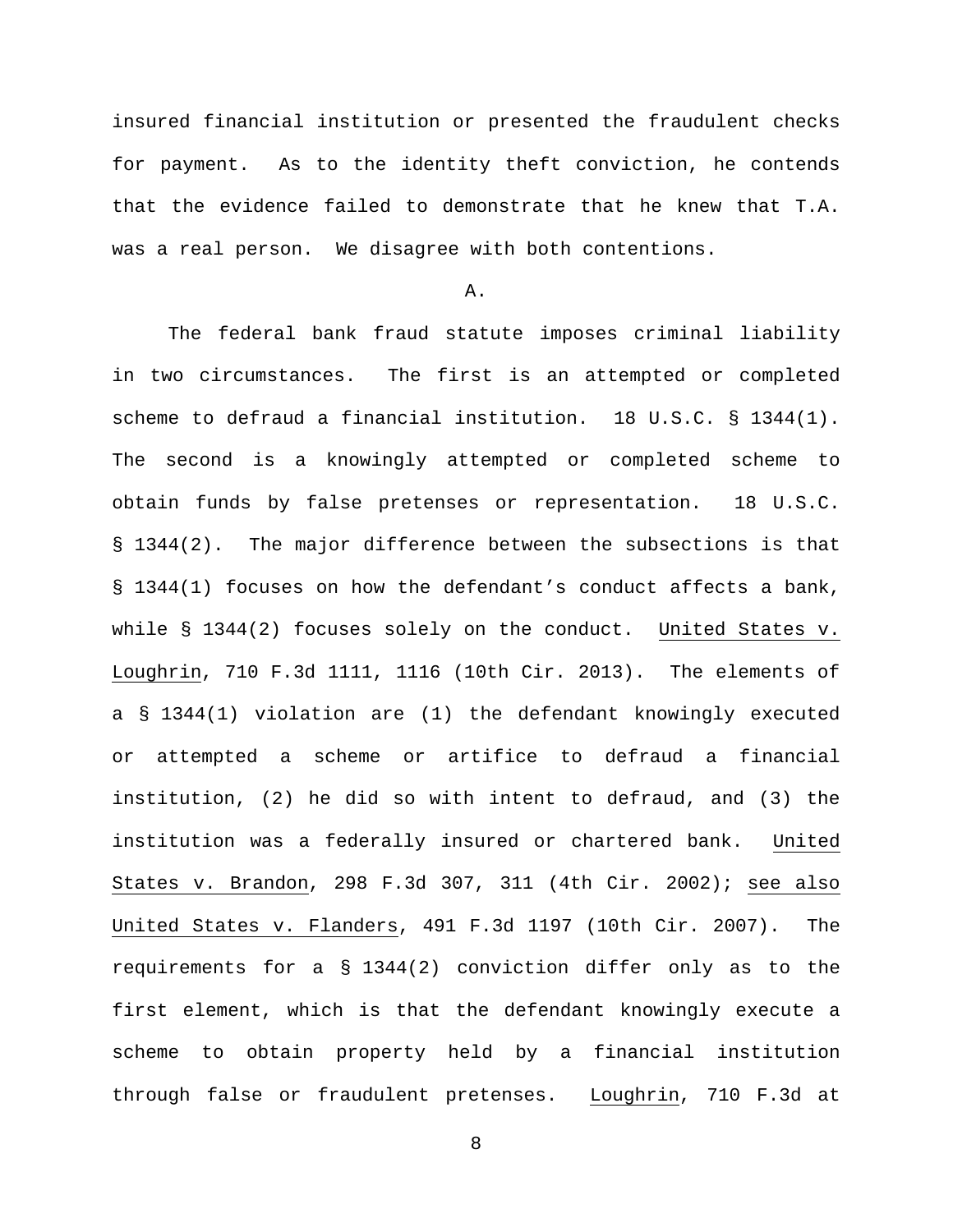1115. Thus, § 1344(1) does not require fraudulent promises, United States v. Celesia, 945 F.2d 756, 758 (4th Cir. 1991), or that the bank suffer any loss, Loughrin, 710 F.3d at 1116. A § 1344(2) conviction does not demand that the bank be the intended victim of the fraud; a person can violate the statute by obtaining funds from a bank while intending to defraud another person or entity. Loughrin, 710 F.3d at 1116.

As an initial matter, we address Adepoju's argument that only § 1344(1) applies here because the indictment failed to allege an affirmative misrepresentation with respect to the forged checks, a requirement for § 1344(2). We disagree with this position because the indictment cites § 1344 and references language from both subsections, thereby providing notice of intent to pursue conviction under either one. See United States v. Fontana, 348 F.2d 796, 801 (1st Cir. 1991). Notwithstanding this point, his argument does not bear on our disposition because we find the evidence sufficient under § 1344(1). See Brandon, 298 F.3d at 314 (finding unnecessary an analysis of sufficiency under § 1344(2) where evidence supported conviction under § 1344(1)); see also United States v. Wilkinson, 137 F.3d 214, 232 (4th Cir. 1998).

Taken in the light most favorable to the government, the evidence in this case supports the jury's conclusion that Adepoju is guilty of committing bank fraud as defined by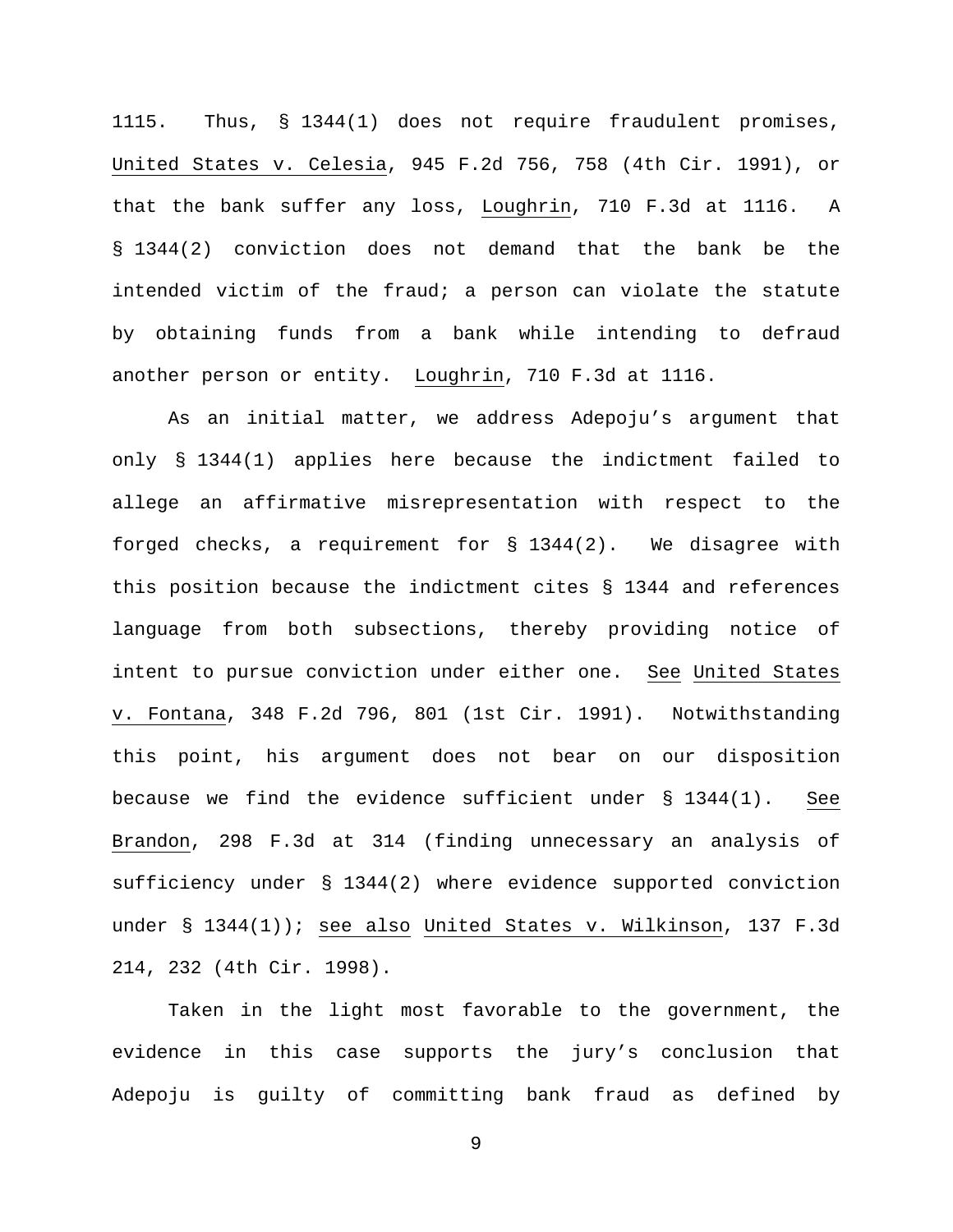§ 1344(1). On the first element, the evidence demonstrated an attempt to execute a scheme to defraud a financial institution. Adepoju concedes that the evidence shows this incomplete attempt. As to the second element, Adepoju's intent is demonstrated by his statements, as conveyed by the CI, regarding the plan to open bank accounts under another's name, deposit checks into those accounts, and later withdraw the deposited funds. The third element, that the bank was federally insured or chartered, is satisfied by the trial testimony of Wells Fargo representatives.

Adepoju's arguments to the contrary are unpersuasive. First, he contends that the evidence failed to demonstrate a risk of loss or that he devised the scheme. Risk of loss to the bank is unnecessary for a § 1344(1) conviction, although it tends to prove the requisite intent under that subsection. United States v. Swanson, 360 F.3d 1155 (10th Cir. 2004) (risk of loss is subsumed under § 1344(1)'s "defraud a financial institution" language); United States v. Hoglund, 178 F.3d 410, 413 (6th Cir. 1999) (risk of loss "is merely one way of establishing intent to defraud" under  $\S$  1[3](#page-9-0)44(1)).<sup>3</sup> Furthermore, the jury heard that Adepoju—not the CI—devised the plan to defraud the bank. Second, having conceded that there was an

<span id="page-9-0"></span> $3$  Risk of loss is also unnecessary under  $\S$  1344(2). Loughrin, 710 F.3d at 1115-16; McNeil, 320 F.3d at 1038.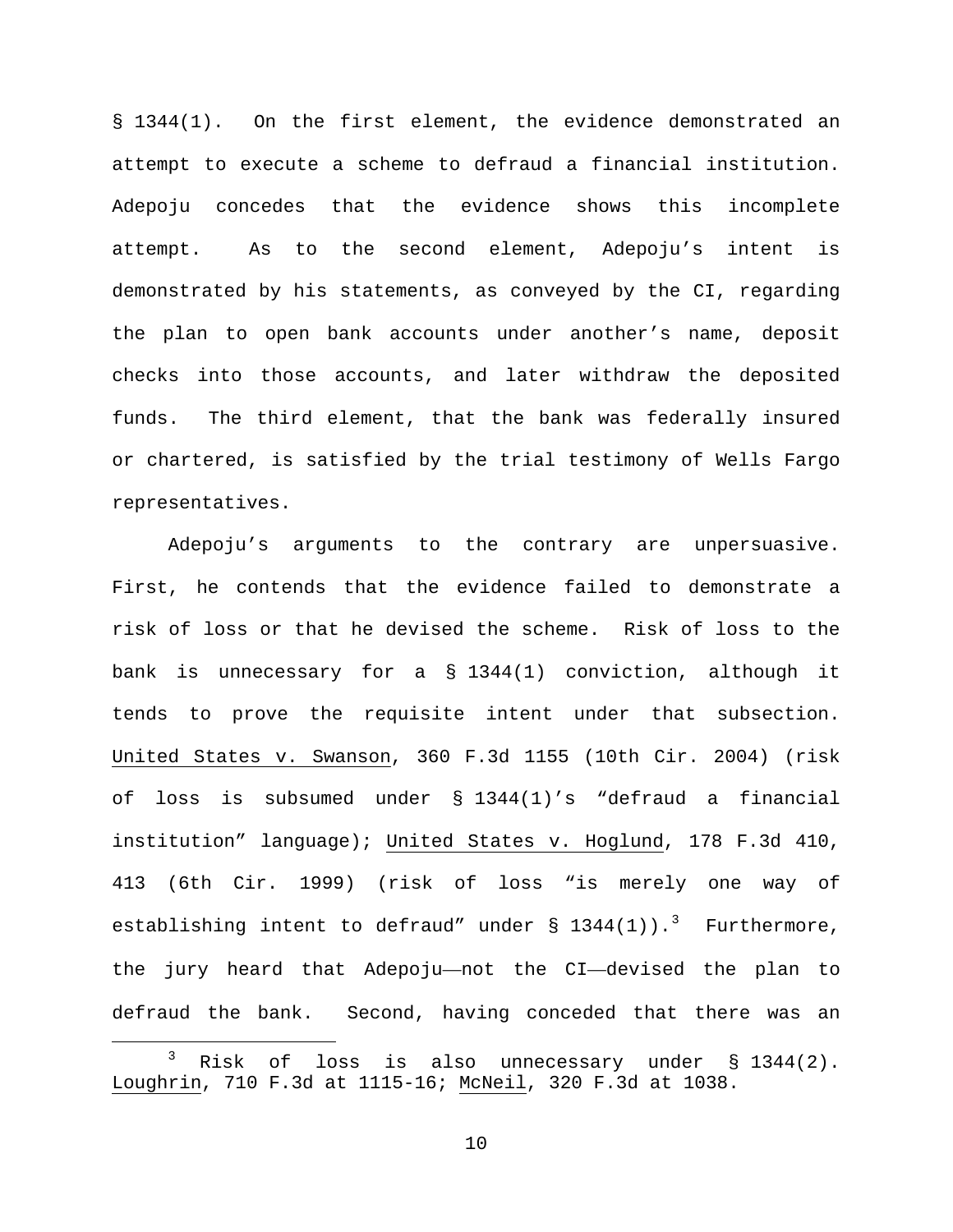incomplete attempt to execute a scheme involving fraudulent checks, Adepoju argues that he did not take any steps constituting criminal activity. However, the evidence quells the notion that this conviction implicates mere thoughtcrime. The testimony demonstrated that he provided the CI with T.A.'s information and two forged checks for deposit. His actions, which "set[] in motion the eventual presentation of the forged instruments" to a bank, demonstrated Adepoju's intent to defraud, even though he did not personally present the checks to the bank. Brandon, 298 F.3d at 312-13. For these reasons, we affirm the bank fraud convictions in Counts One and Two.

### B.

A conviction for aggravated identity theft under 18 U.S.C. § 1028A(a)(1) requires proof that the defendant "(1) knowingly transferred, possessed, or used, (2) without lawful authority, (3) a means of identification of another person, (4) during and in relation to a predicate felony offense." United States v. Abdelshafi, 592 F.3d 602, 607 (4th Cir. 2010). A means of identification is a "name or number that may be used, alone or in conjunction with any other information, to identify a specific individual, including any name, social security number, date of birth, . . . employer or taxpayer identification number." 18 U.S.C. § 1028(d)(7); see United States v. Mitchell, 518 F.3d 230, 234 (4th Cir. 2008) (explaining that the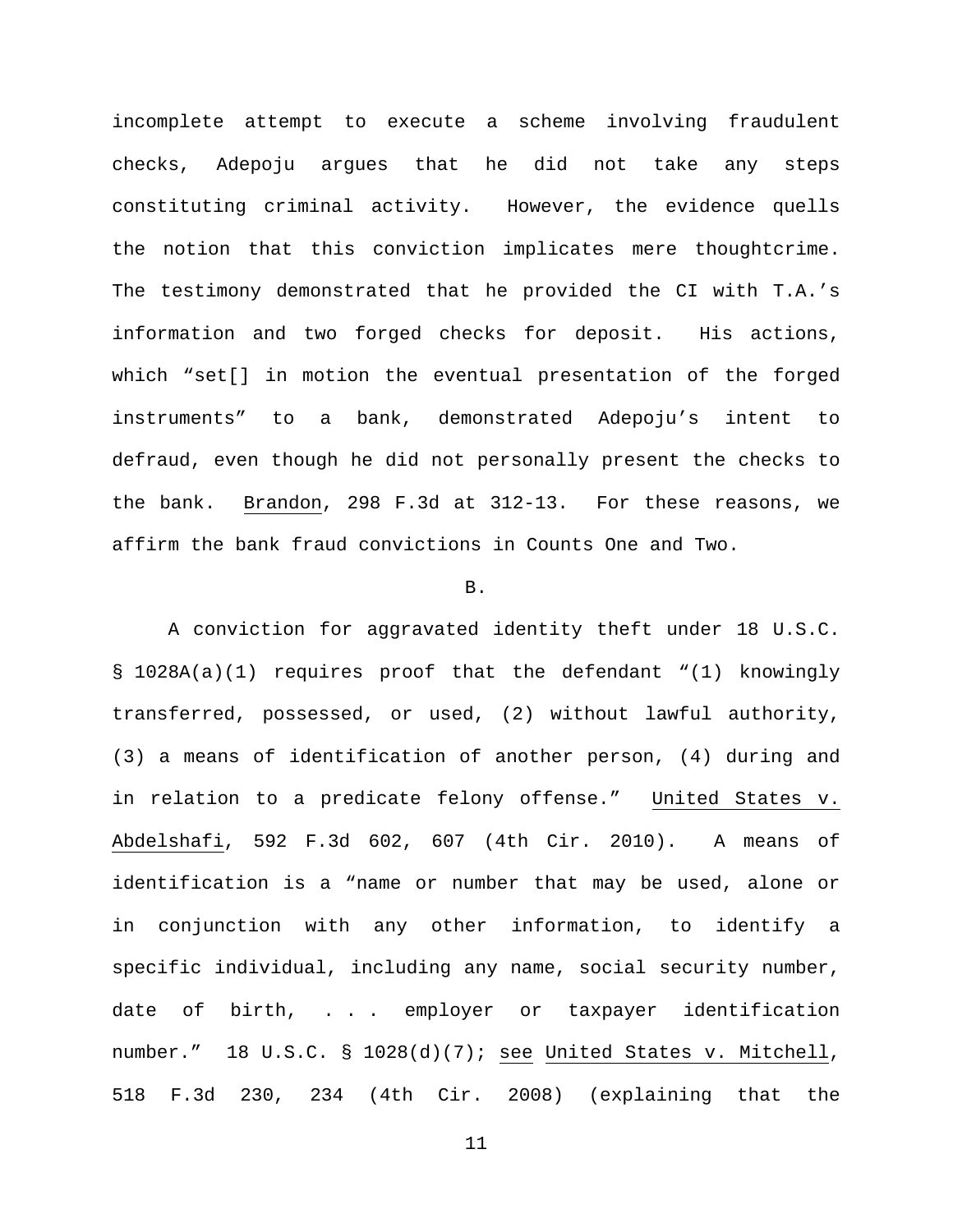definition in  $\S$  1028(d)(7) applies to  $\S$  1028 and  $\S$  1028A). Relevant to the first element, the government must prove that the accused knew that the "means of identification" belonged to another person; an accused unaware that the means of identification refers to a real person cannot be guilty. Flores-Figueroa v. United States, 556 U.S. 646, 647, 654-55 (2009). Knowledge of existence is enough; the accused need not know the individual personally. United States v. Foster, 740 F.3d 1202, 1207 (8th Cir. 2014). Adepoju only challenges whether the evidence demonstrated he knew T.A. was a real person. We find this requirement satisfied. On no less than three occasions, the CI testified at trial that Adepoju admitted that T.A. was a real person—twice during direct examination before reiterating this point on cross-examination. This testimony provided sufficient evidence, taken in the light most favorable to the government, demonstrating Adepoju's knowledge that T.A. was a real person. Therefore, we affirm the conviction for aggravated identity theft under Count Three.

# III.

Adepoju argues that the district court erred in applying a sentencing enhancement for using sophisticated means in a bank fraud scheme. In reviewing a Sentencing Guidelines application, we review factual findings for clear error and legal conclusions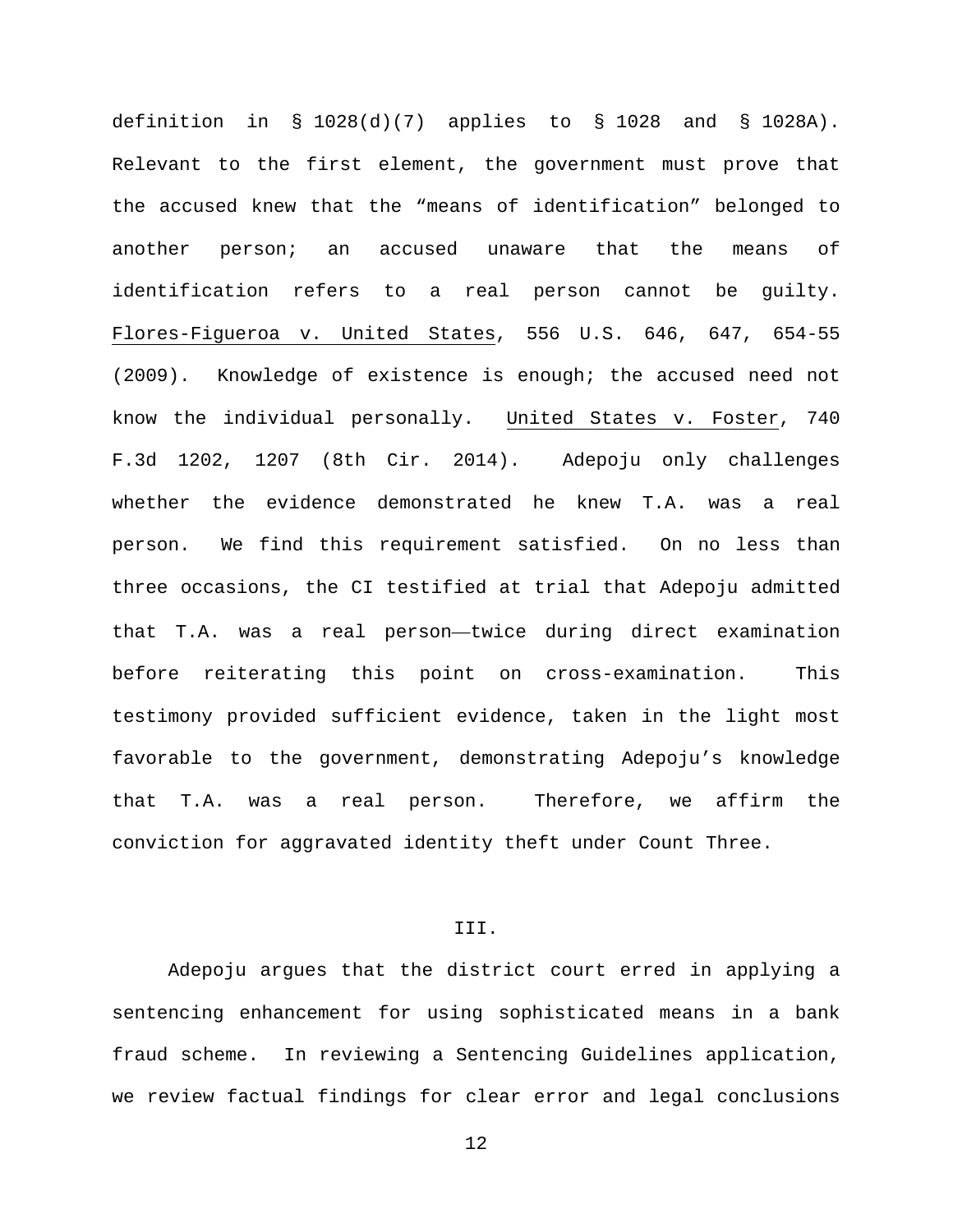de novo. United States v. Allen, 446 F.3d 522, 527 (4th Cir. 2006). Where a Guidelines application involves a mixed question of law and fact, the applicable standard turns on the nature of the circumstances at issue. If the application is "essentially factual," we apply the clearly erroneous standard. United States v. Daughtrey, 874 F.2d 213, 217 (4th Cir. 1989) (citation omitted). Whether a defendant's conduct involved sophisticated means is an essentially factual inquiry, thus we review for clear error. Cf. United States v. Hughes, 401 F.3d 540, 557 (4th Cir. 2005) (applying the clear error standard to determine whether conduct constituted more than minimal planning); Daughtrey, 874 F.2d at 218 (finding that whether the defendant was a minimal or minor participant in a crime to be an "essentially factual" inquiry); accord United States v. Anobah, 734 F.3d 733, 739 (7th Cir. 2013); United States v. Calhoun, 721 F.3d 596, 605 (8th Cir. 2013); United States v. Kennedy, 714 F.3d 951, 961 (6th Cir. 2013); United States v. Bane, 720 F.3d 818, 826 (11th Cir. 2013).

The Sentencing Guidelines require a two-level enhancement where a defendant uses sophisticated means in committing acts of fraud or other offenses involving theft or counterfeiting. U.S.S.G. § 2B1.1(b)(10)(C). "'Sophisticated means' means especially complex or especially intricate offense conduct, pertaining to the execution or concealment of an offense.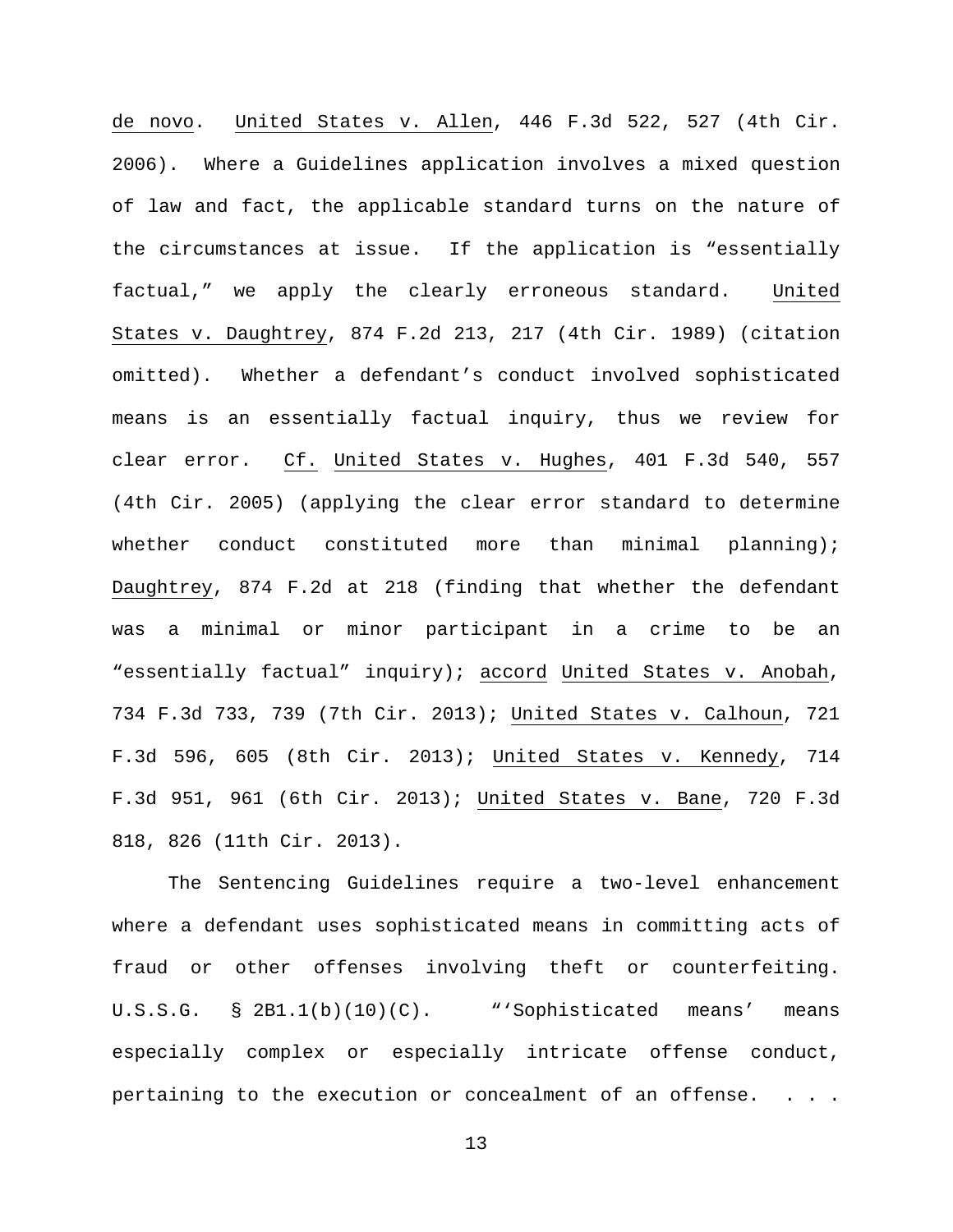Conduct such as hiding assets or transactions, or both, through the use of fictitious entities, corporate shells, or offshore financial accounts also ordinarily indicates sophisticated means." U.S.S.G. § 2B1.1 cmt. n. 9(B); see Stinson v. United States, 508 U.S. 36, 38 (1993) (holding that Guidelines commentary explaining or interpreting a rule "is authoritative unless it violates the Constitution or a federal statute, or is inconsistent with, or a plainly erroneous reading of, that guideline"). The enhancement applies where the entirety of a scheme constitutes sophisticated means, even if every individual action is not sophisticated. See United States v. Jinwright, 683 F.3d 471, 486 (4th Cir. 2012) (applying sophisticated means enhancement under U.S.S.G. § 2T1.1(b)(2) to tax fraud). Even so, sophistication requires more than the concealment or complexities inherent in fraud. Id. Thus, fraud per se is inadequate for demonstrating the complexity required for enhancement under U.S.S.G. § 2B1.1(b)(10)(C).

It is axiomatic that the government must prove by a preponderance of evidence the applicability of a sentencing enhancement. See, e.g., United States v. Steffen, 741 F.3d 411, 413 (4th Cir. 2013). In this case, the government failed to carry that burden. Adepoju's use of forged checks and a stolen identity to attempt bank fraud is beyond dispute. Indeed, virtually all bank fraud will involve misrepresentation, which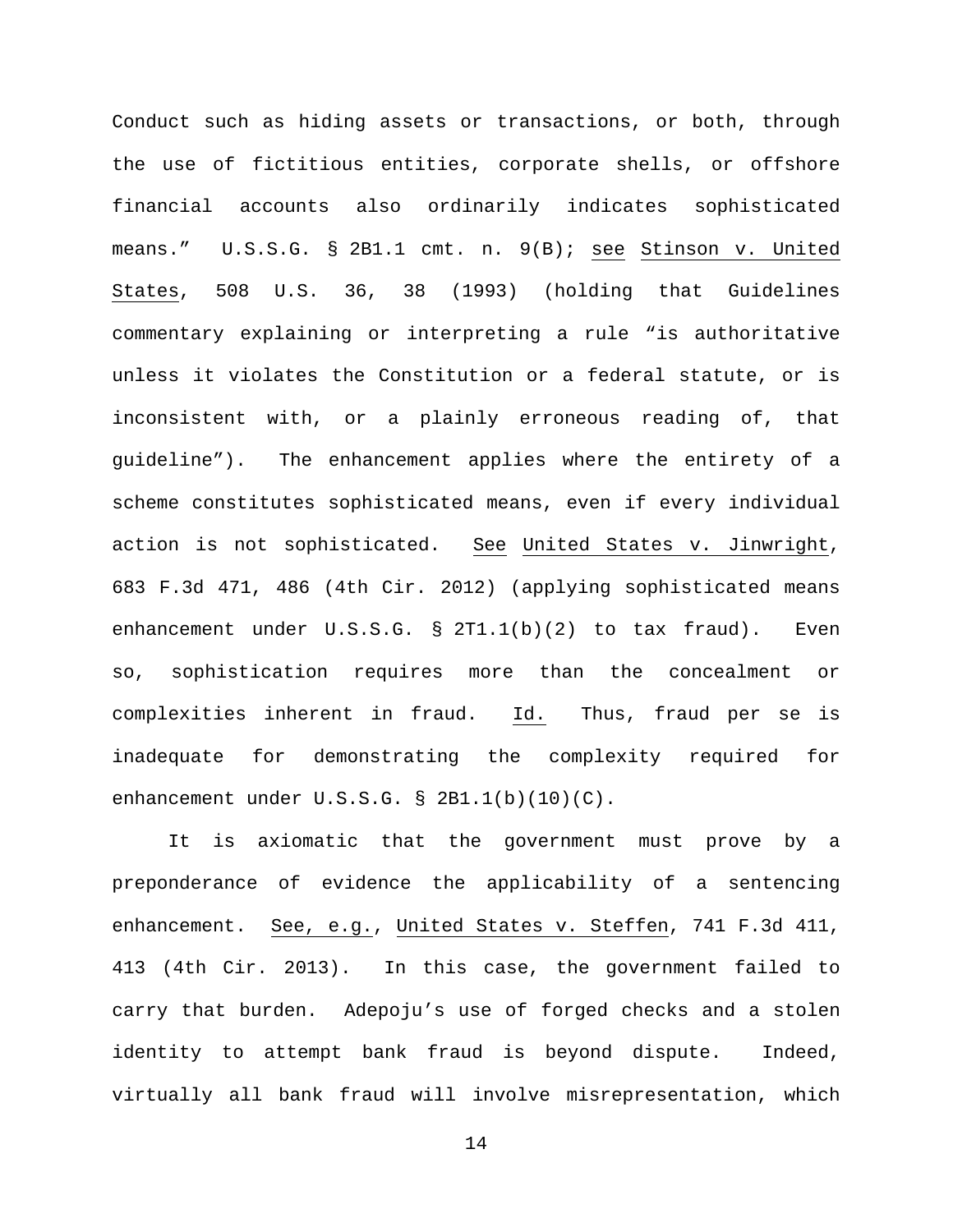includes unauthorized acquisition and use of another's information. See United States v. Archuleta, 231 F.3d 682, 685- 86 (10th Cir. 2000) (holding that the defendant's use of a false name and checks to obtain funds from a credit union constituted "evidence of nothing more than the minimum conduct required to establish a violation of [18 U.S.C.] § 1344 in its simplest form"). Therefore, the realm of especial complexities and intricacies involves more than the forgeries, misrepresentation, and concealment inherent in bank fraud. See United States v. Montano, 250 F.3d 709, 715 (9th Cir. 2001) (finding that because smuggling necessarily involves concealment, sophisticated means requires more than what is necessary to commit the crime).

The district court clearly erred by essentially shifting the burden to Adepoju to disprove sophistication. See United States v. Guzman, 318 F.3d 1191, 1198 (10th Cir. 2003) (vacating a sentencing enhancement where the district court applied the enhancement after finding a lack of evidence supporting the defendant's position). While the district court expressed an understanding that it would be improper to place a burden on the defendant, that is exactly what it did. It began by presuming that acquiring T.A.'s information was accomplished by sophisticated methods, without any evidence as to how Adepoju acquired this information. The court then asked Adepoju for evidence that he acquired the information in a non-sophisticated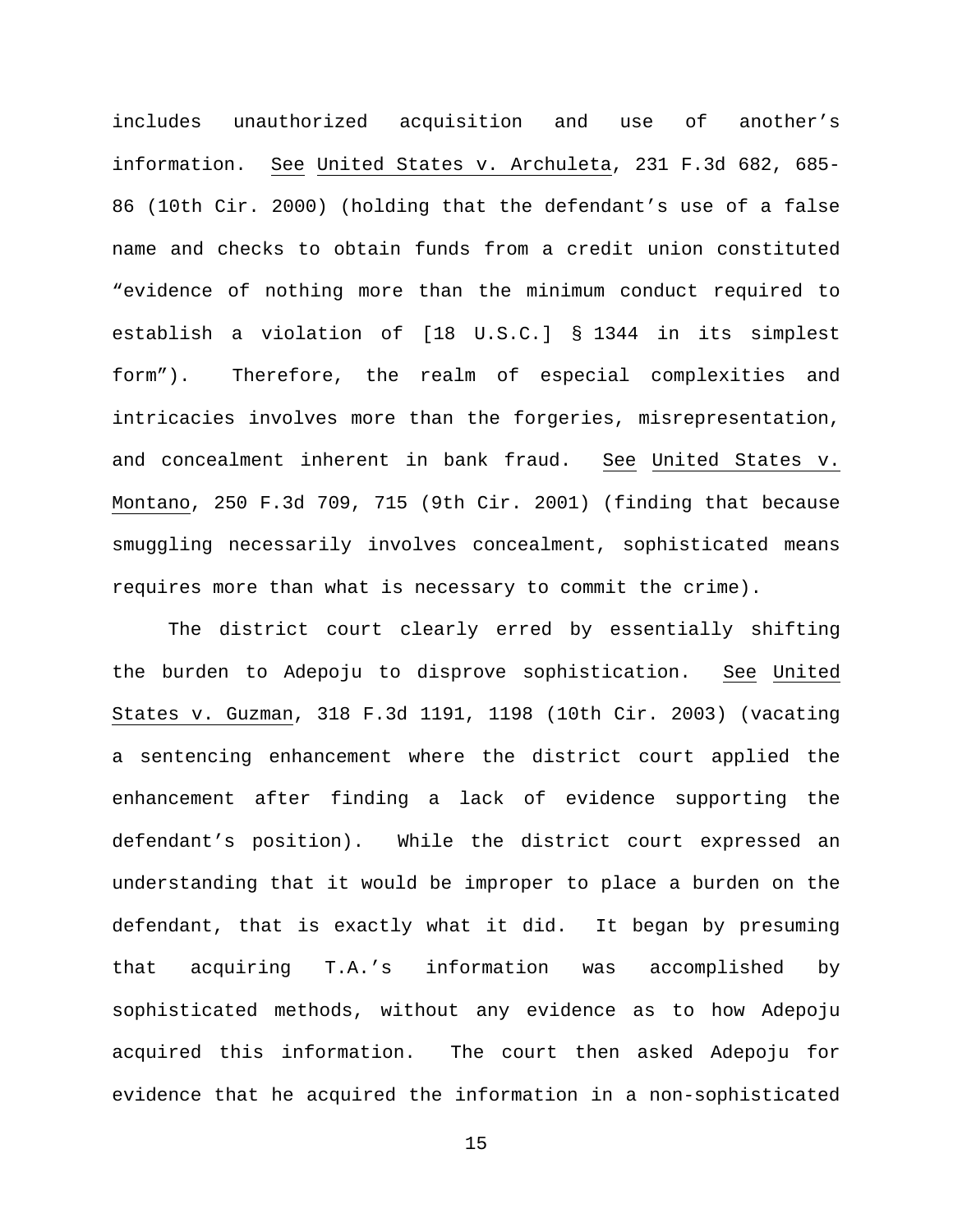manner. Then, finding Adepoju's argument against sophistication unpersuasive, it applied the enhancement based on the stolen information and plan to commit fraud. While demonstrating that Adepoju did enough to violate § 1344 "in its simplest form," see Archuleta, 231 F.3d at 685-86, the facts concerning the crime of conviction do not affirmatively indicate that he did anything especially intricate or complex to obtain T.A.'s information or attempt to defraud a bank, see Jinwright, 683 F.3d at 486 ("The [sophisticated means] enhancement requires some means of execution that separates the offense before us from the ordinary or generic.").

A clear error occurs where we are left with a firm and definite conviction that a mistake has been committed. United States v. Dugger, 485 F.3d 236, 239 (4th Cir. 2007). Here, the lack of evidence or explanation of sophistication is clear. See United States v. Llamas, 599 F.3d 381, 389 (4th Cir. 2010) (vacating enhancement application where sentencing court "failed to provide a sufficient explanation of its finding" supporting enhancement). The reasoning for the enhancement here essentially amounts to a tautology, where the district court used the presence of the tools to commit fraud and the plan to use those tools, combined with a lack of explanation of nonsophistication, as proof of sophistication. However, neither the record nor common sense suggest that names, birthdates, and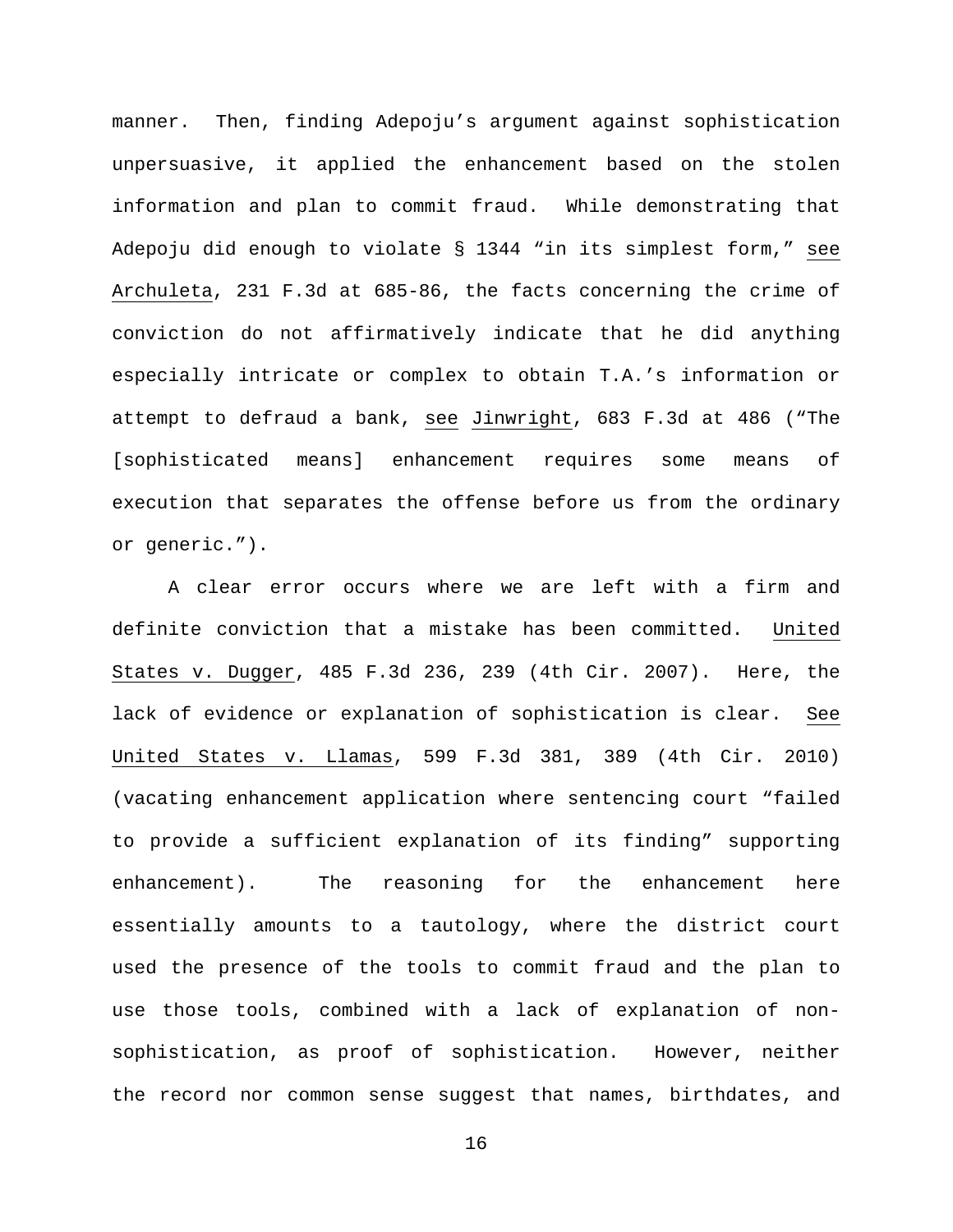social security numbers can be obtained only by sophisticated means. There is no evidence of how Adepoju obtained that information. Additionally, the government conceded that obtaining an EIN, even for a falsified company, "is something that's not too difficult to do." J.A. 655. Thus, the mere possession of such information cannot, on its own, demonstrate sophistication. Nor was there any explanation by the court as to how the planned conduct was especially complex or intricate above and beyond typical § 1344 violations. Cf. Llamas, 599 F.3d at 388-89. The government's burden demands more than the mere presence of the tools of fraud and the attempt to use the same. If Adepoju's current offenses did in fact employ sophisticated means, the government's evidence and the court's conclusory finding did not demonstrate this.<sup>[4](#page-16-0)</sup>

<span id="page-16-0"></span><sup>&</sup>lt;sup>4</sup> The government presents two additional arguments, neither of which is persuasive. The first relies upon an unpublished decision of this Court finding that the submission of falsified loan documentation constituted sophisticated means. United States v. Okolo, No. 03-4402, 82 F. App'x 834, 836-37 (4th Cir.<br>Dec. 16, 2003). That case involved a "painstaking attempt" to That case involved a "painstaking attempt" to create documents that would survive scrutiny of a bank issuing more than \$600,000 in loans for luxury cars, including timeconsuming efforts of calculating income tax deductions for the falsified pay stub, vision and dental insurance payments, and<br>year-to-date tax withholding amounts. Id. at 835-36. In year-to-date tax withholding amounts. Id. at 835-36. In contrast, the documents and forgeries now before us did not require such meticulous fabrications. Second, the government contends that Adepoju used sophisticated means to create an<br>access device as defined by 18 U.S.C. § 1029(e)(1). We reject access device as defined by 18 U.S.C.  $\S$  1029(e)(1). this argument because paper checks are not "access devices" as defined by that statute. See United States v. Tatum, 518 F.3d (Continued)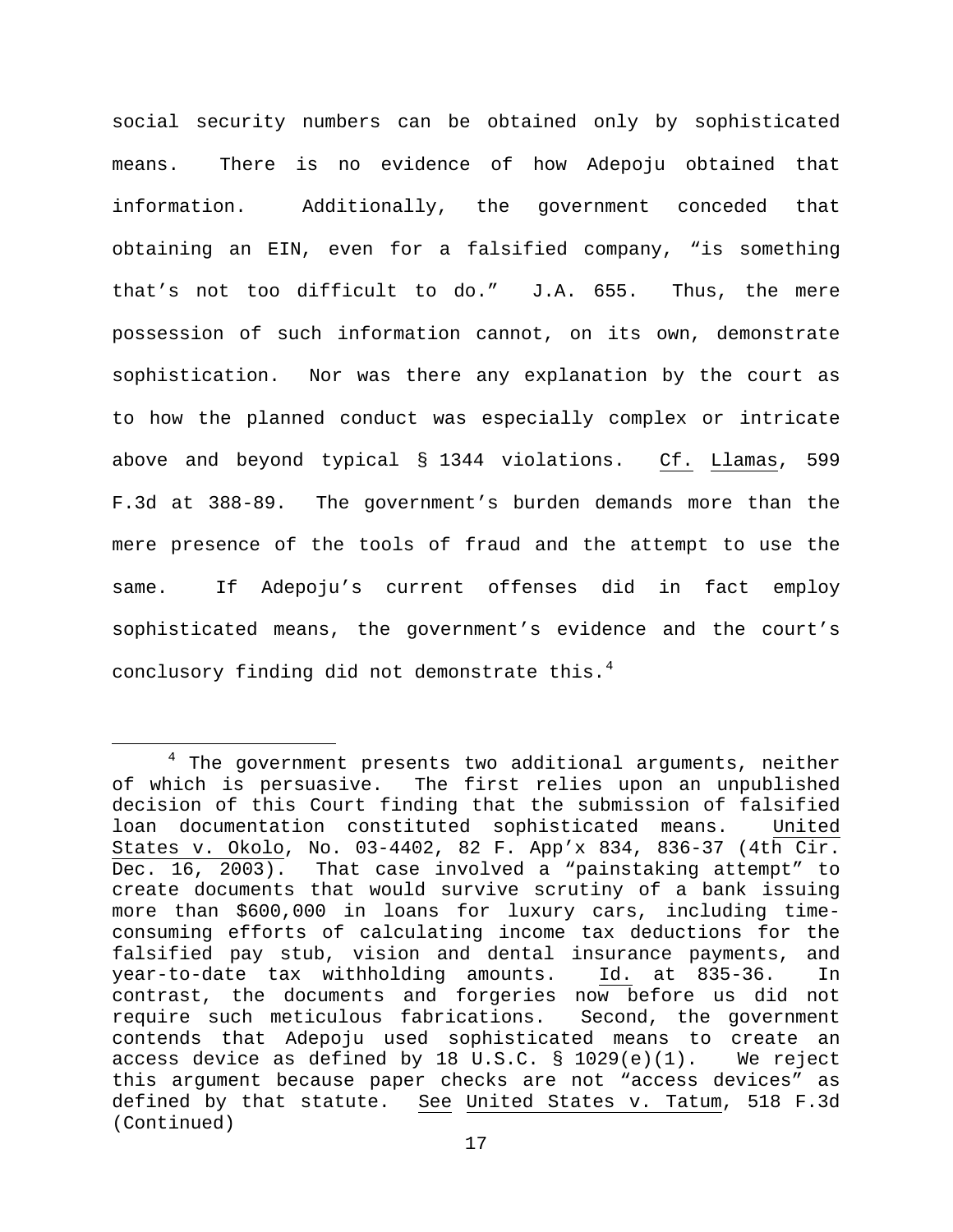We conclude that the district court clearly erred in imposing the sophisticated means enhancement of § 2B1.1(b)(10)(C). This result stems not from weighing the evidence but from the absence of factual findings where the district court gives little, if any, to consider. See Llamas, 599 F.3d at 389. Our conclusion by no means requires that the court find the existence of "highly complex schemes" or "exceptional brilliance to justify a sophisticated means enhancement." United States v. Jennings, 711 F.3d 1144, 1145 (9th Cir. 2013). The enhancement for sophisticated means does require more than just thoughtful or potentially successful planning. Bank fraud requires plans to wrongfully acquire funds and, where § 1344(1) is at issue, misrepresentation. The presence of forgeries or stolen identification, and a plan to use such material to wrongfully acquire moneys, does not necessarily amount to sophistication. If Adepoju's efforts involved something especially more intricate and complex than what is required to violate the bank fraud statute in its simplest form, the court failed to identify those aspects. To affirm in the absence of such proof would permit enhancement where the mere presence of and plan to use fraudulent materials

Ĩ.

<sup>769, 772-73 (10</sup>th Cir. 2008); United States v. Hughey, 147 F.3d 423, 434 (5th Cir. 1998).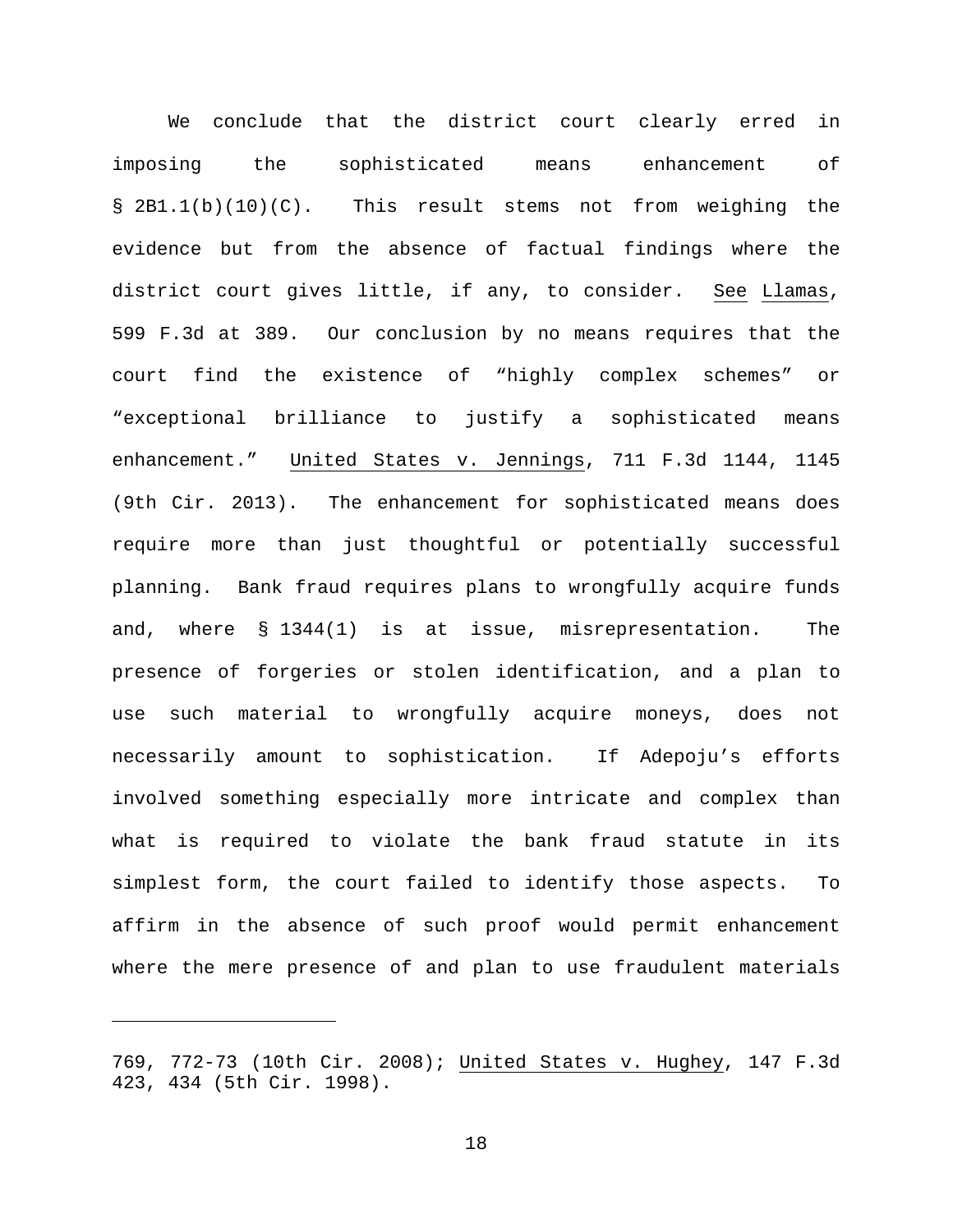is combined with a defendant's inability to prove a lack of sophistication. We refuse to endorse such an approach.

## IV.

Adepoju argues that his right to due process was violated because the facts supporting the two-year minimum for aggravated identity theft were not properly presented to the jury.  $Cf$ . Alleyne v. United States, 133 S. Ct. 2151 (2013). We apply plain error review to an objection based upon a new rule of law not in effect at the time of the contested proceeding. Henderson v. United States, 133 S. Ct. 1121, 1126-27 (2013); see United States v. Olano, 507 U.S. 725, 732 (1993) (explaining plain error standard). In Alleyne, the defendant was charged under a statute that imposed varying mandatory minimums based on different factual scenarios, and the Supreme Court held that a jury must make special findings as to any facts increasing mandatory minimums. 133 S. Ct. at 2155-56, 2158, 2160. The aggravated identity theft statute now at issue does not involve varying mandatory minimums. A finding that Adepoju knowingly transferred, possessed, or used another's means of identification could only result in a consecutive two-year sentence. See 18 U.S.C.  $\S$ § 1028A(a)(1), (b)(2). The jury's verdict thus supports the two-year sentence for this charge. No error, plain or otherwise, occurred.